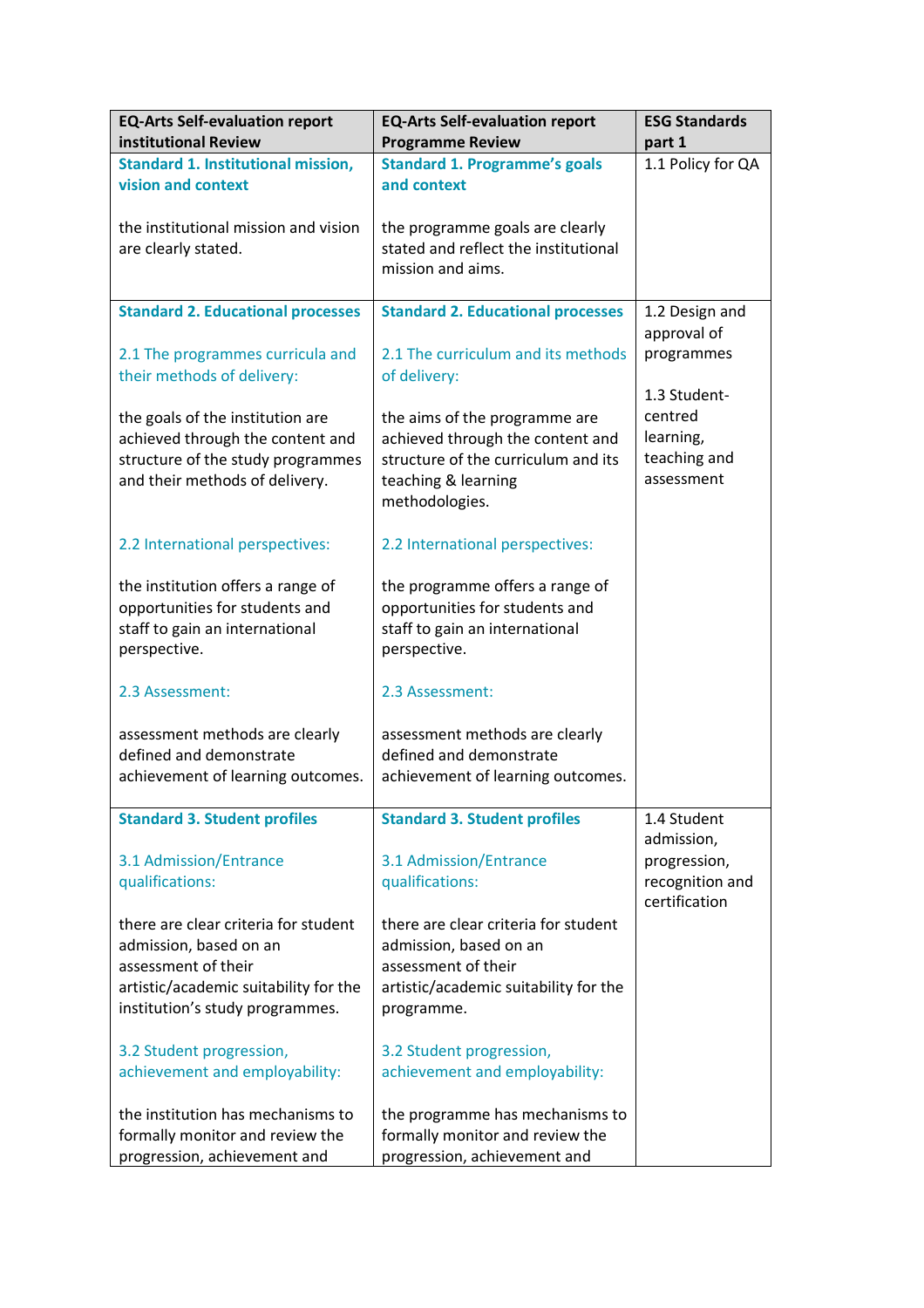| subsequent employability of its                                                                                        | subsequent employability of its                                                                                        |                                  |
|------------------------------------------------------------------------------------------------------------------------|------------------------------------------------------------------------------------------------------------------------|----------------------------------|
| students.                                                                                                              | students.                                                                                                              |                                  |
|                                                                                                                        |                                                                                                                        |                                  |
| <b>Standard 4. Teaching staff</b>                                                                                      | <b>Standard 4. Teaching staff</b>                                                                                      | 1.5 Teaching<br>staff            |
| 4.1 Staff qualifications and<br>professional activity:                                                                 | 4.1 Staff qualifications and<br>professional activity:                                                                 |                                  |
| members of the teaching staff are<br>qualified for their role and are<br>active as artists/<br>pedagogues/researchers. | members of the teaching staff are<br>qualified for their role and are<br>active as artists/<br>pedagogues/researchers. |                                  |
| 4.2 Size and composition of the<br>teaching staff body:                                                                | 4.2 Size and composition of the<br>teaching staff body:                                                                |                                  |
| there is sufficient qualified<br>teaching staff to effectively deliver<br>the programme.                               | there is sufficient qualified<br>teaching staff to effectively deliver<br>the programme.                               |                                  |
| <b>Standard 5. Facilities, resources</b>                                                                               | <b>Standard 5. Facilities, resources</b>                                                                               | 1.6 Learning                     |
| and support                                                                                                            | and support                                                                                                            | resources and<br>student support |
| 5.1 Facilities:                                                                                                        | 5.1 Facilities:                                                                                                        |                                  |
| the institution has appropriate<br>resources to support student<br>learning and delivery of the<br>programme.          | the institution has appropriate<br>resources to support student<br>learning and delivery of the<br>programme.          |                                  |
| 5.2 Financial resources:                                                                                               | 5.2 Financial resources:                                                                                               |                                  |
| the institution's financial resources<br>enable successful delivery of the<br>programme.                               | the institution's financial resources<br>enable successful delivery of the<br>programme.                               |                                  |
| 5.3 Support staff:                                                                                                     | 5.3 Support staff:                                                                                                     |                                  |
| the institution has sufficient<br>qualified support staff.                                                             | the programme has sufficient<br>qualified support staff.                                                               |                                  |
| <b>Standard 6. Communication,</b>                                                                                      | <b>Standard 6. Communication,</b>                                                                                      | 1.7 Information                  |
| organisation and decision-making                                                                                       | organisation and decision-making                                                                                       | management                       |
| 6.1 Internal communication<br>process:                                                                                 | 6.1 Internal communication<br>process:                                                                                 |                                  |